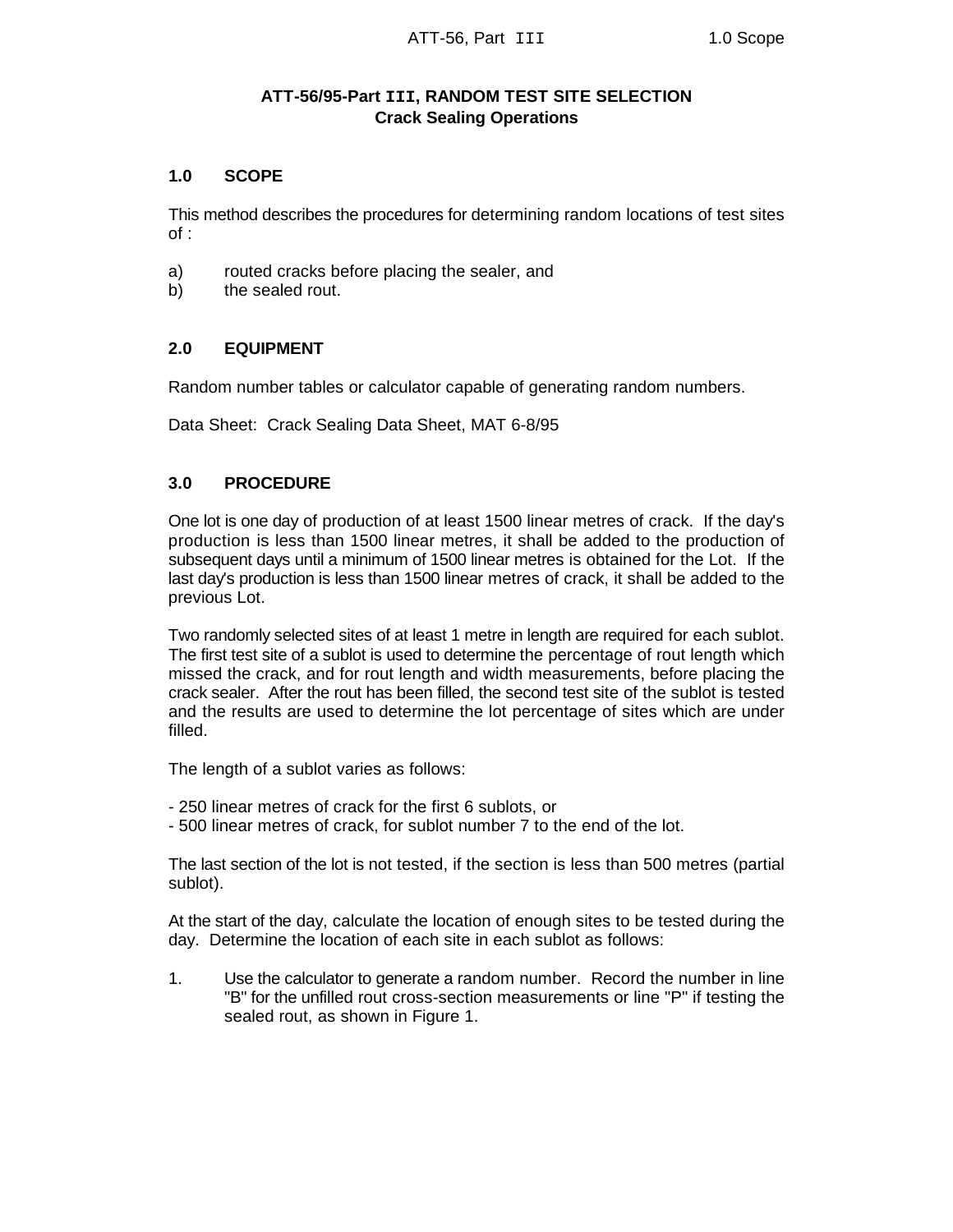If random number tables are supplied:

- a) Randomly select a table, e.g. shuffle the tables, then pick one. Figure 2 shows a typical example of a random number table.
- b) From the selected table, randomly select one or more rows (depending on the number of sites to be tested).

Each selected row should only be used once per project unless there are insufficient rows of data in all of the supplied tables to complete testing the project.

- c) Transfer to line "B" (for the unfilled rout cross-section measurements) or line "R" (if testing the filled rout) the random number which corresponds to the site number.
- 2. For the first six (6) sites in the Lot, multiply each random number (line "B" or "P") by 250 m (Sublot Length, line "A"). For sites number 7 to the last site in the Lot, multiply each random number by 500 m.

Record the result as Distance from Start of Sublot in line "C" for the unfilled rout cross-section measurements or line "Q" if testing the filled rout. The site distance from the beginning of the lot may also be calculated on the following line.

| <b>31101</b>   | <b>CRACK SEALING DATA SHEET</b>                                                            |  |  |  |  |  |  |  |  |  |
|----------------|--------------------------------------------------------------------------------------------|--|--|--|--|--|--|--|--|--|
|                | 74:06<br>Here<br><b>PROJECT</b><br>LOT NO, 5<br><b>FROM</b><br>There<br>το                 |  |  |  |  |  |  |  |  |  |
| Transportation | April 28, 1995<br>6248/96<br><b>DATE SEALED</b><br>5137<br>CONTRACT NO.<br>LOT LENGTH<br>m |  |  |  |  |  |  |  |  |  |
| and Utlities   |                                                                                            |  |  |  |  |  |  |  |  |  |

| <b>SITE NUMBER</b>         |          | 2     | з     | 4     | 5     | 6     |       | 8     | 9     | 10    | 11    | 12    | 13    |      |
|----------------------------|----------|-------|-------|-------|-------|-------|-------|-------|-------|-------|-------|-------|-------|------|
| A. SUBLOT LENGTH           | 250      | 250   | 250   | 250   | 250   | 250   | 500   | 500   | 500   | 500   | 500   | 500   | 500   |      |
| <b>B. RANDOM NUMBER</b>    | 0.115    | 0.662 | 0.241 | 0.564 | 0.985 | 0.790 | 0.391 | 0.876 | 0.448 | 0.026 | 0.802 | 0.373 | 0.130 |      |
| C. DIST. FROM SUBLOT (A.B) |          | 29    | 166   | 60    | 141   | 246   | 198   | 196   | 438   | 224   | 13    | 401   | 186   | 65   |
| <b>START OF</b>            | LOT<br>m | 29    | 416   | 560   | 891   | 1246  | 1448  | 1696  | 2438  | 2724  | 3013  | 3901  | 4186  | 4565 |
| <b>D. LENGTH OF SITE</b>   | cm       | 100   | 100   | 100   | 100   | 100   | 100   | 100   | 100   | 100   | 100   | 100   | 100   | 100  |
| E. LENGTH MISSED           | cm<br>5  | 12    | з     |       | 9     | 11    | 4     | 10    | 8     | 6     | 10    | 3     |       |      |
|                            |          |       |       |       |       |       |       |       |       |       |       |       |       |      |
|                            |          |       |       |       |       |       |       |       |       |       |       |       |       |      |
|                            |          |       |       |       |       |       |       |       |       |       |       |       |       |      |
|                            |          |       |       |       |       |       |       |       |       |       |       |       |       |      |

#### LENGTH OF CRACK MISSED BY ROUT

FILLED ROUT DEPTH MEASUREMENTS

|            | <b>SITE NUMBER</b>   |                            |       |       |       | o     | o     |       |       |       | 10    | 11    | 12    | 13    |      |
|------------|----------------------|----------------------------|-------|-------|-------|-------|-------|-------|-------|-------|-------|-------|-------|-------|------|
| $S_F$<br>∼ | <b>RANDOM NUMBER</b> | 0.688                      | 0.311 | 0.432 | 0.957 | 0.613 | 0.854 | 0.130 | 0.195 | 0.578 | 0.268 | 0.166 | 0.634 | 0.601 |      |
|            | ∞∣0.                 | DIST. FROM SUBLOT (A.P)    | 172   | 78    | 108   | 239   | 153   | 213   | 65    | 98    | 289   | 134   | 83    | 317   | 300  |
| ۰          | <b>START OF</b>      | . LOT<br>m                 | 172   | 328   | 608   | 989   | 1153  | 1463  | 1565  | 2098  | 2789  | 3134  | 3583  | 4317  | 4800 |
| Σlε        |                      | <b>NUMBER OF UNDERFILL</b> |       |       |       |       |       |       |       |       |       |       |       |       |      |
|            |                      | <b>READINGS PER SITE</b>   |       | о     |       |       |       |       |       | ,     |       |       |       |       | n    |

FIGURE 1